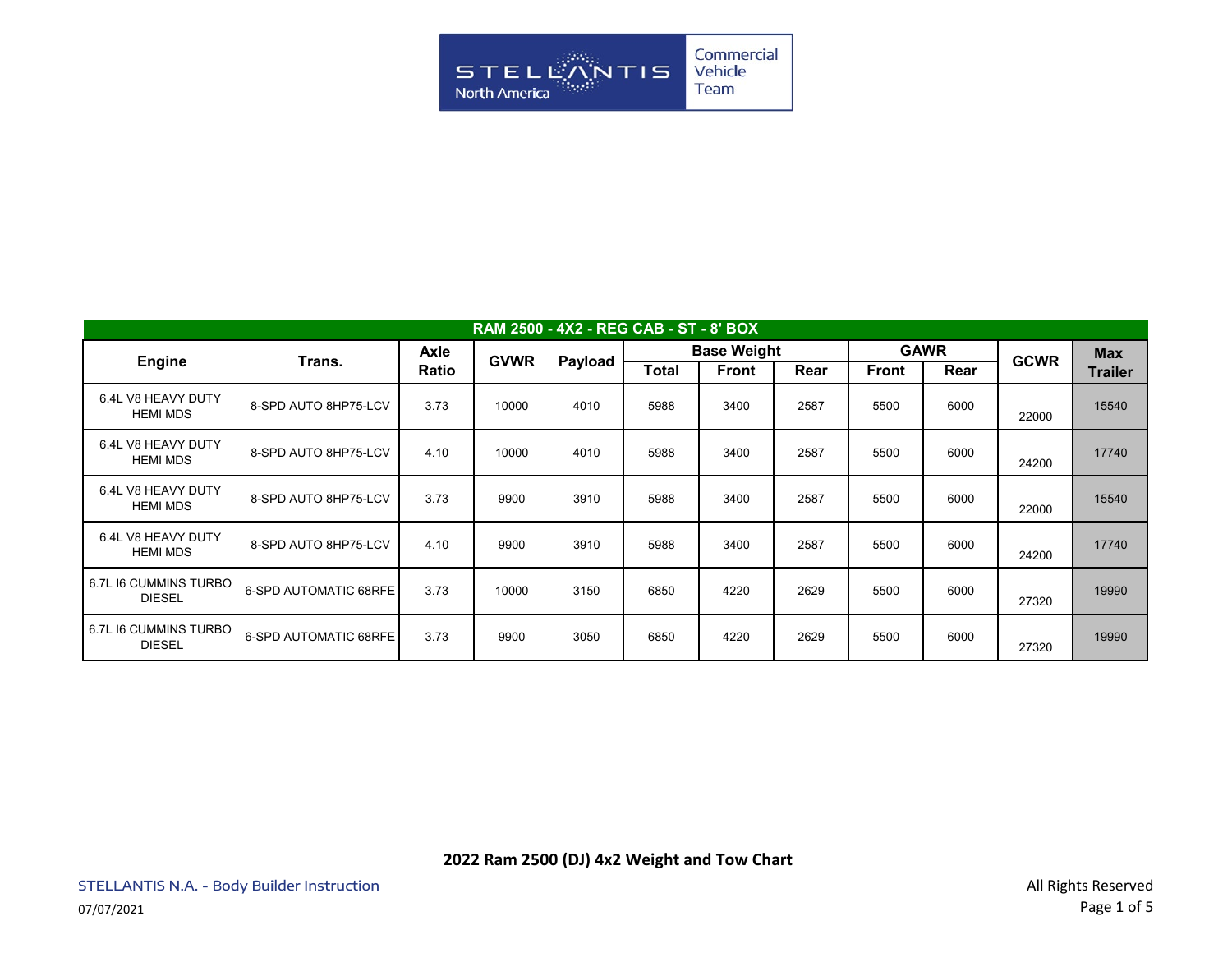

| <b>RAM 2500 - 4X2 - CREW CAB - ST - 6'4" RAMBOX</b> |                       |       |             |         |                    |              |      |              |      |             |                |
|-----------------------------------------------------|-----------------------|-------|-------------|---------|--------------------|--------------|------|--------------|------|-------------|----------------|
|                                                     |                       | Axle  |             |         | <b>Base Weight</b> |              |      | <b>GAWR</b>  |      | <b>GCWR</b> | <b>Max</b>     |
| <b>Engine</b>                                       | Trans.                | Ratio | <b>GVWR</b> | Payload | Total              | <b>Front</b> | Rear | <b>Front</b> | Rear |             | <b>Trailer</b> |
| 6.4L V8 HEAVY DUTY<br><b>HEMI MDS</b>               | 8-SPD AUTO 8HP75-LCV  | 3.73  | 10000       | 3540    | 6456               | 3554         | 2902 | 5500         | 6000 | 22000       | 15070          |
| 6.4L V8 HEAVY DUTY<br><b>HEMI MDS</b>               | 8-SPD AUTO 8HP75-LCV  | 4.10  | 10000       | 3540    | 6456               | 3554         | 2902 | 5500         | 6000 | 24200       | 17270          |
| 6.4L V8 HEAVY DUTY<br><b>HEMI MDS</b>               | 8-SPD AUTO 8HP75-LCV  | 3.73  | 9900        | 3440    | 6456               | 3554         | 2902 | 5500         | 6000 | 22000       | 15070          |
| 6.4L V8 HEAVY DUTY<br><b>HEMI MDS</b>               | 8-SPD AUTO 8HP75-LCV  | 4.10  | 9900        | 3440    | 6456               | 3554         | 2902 | 5500         | 6000 | 24200       | 17270          |
| 6.7L I6 CUMMINS TURBO<br><b>DIESEL</b>              | 6-SPD AUTOMATIC 68RFE | 3.73  | 10000       | 2660    | 7339               | 4367         | 2971 | 5500         | 6000 | 27700       | 19240          |
| 6.7L I6 CUMMINS TURBO<br><b>DIESEL</b>              | 6-SPD AUTOMATIC 68RFE | 3.73  | 9900        | 2610    | 7293               | 4262         | 3031 | 5500         | 6000 | 27700       | 18820          |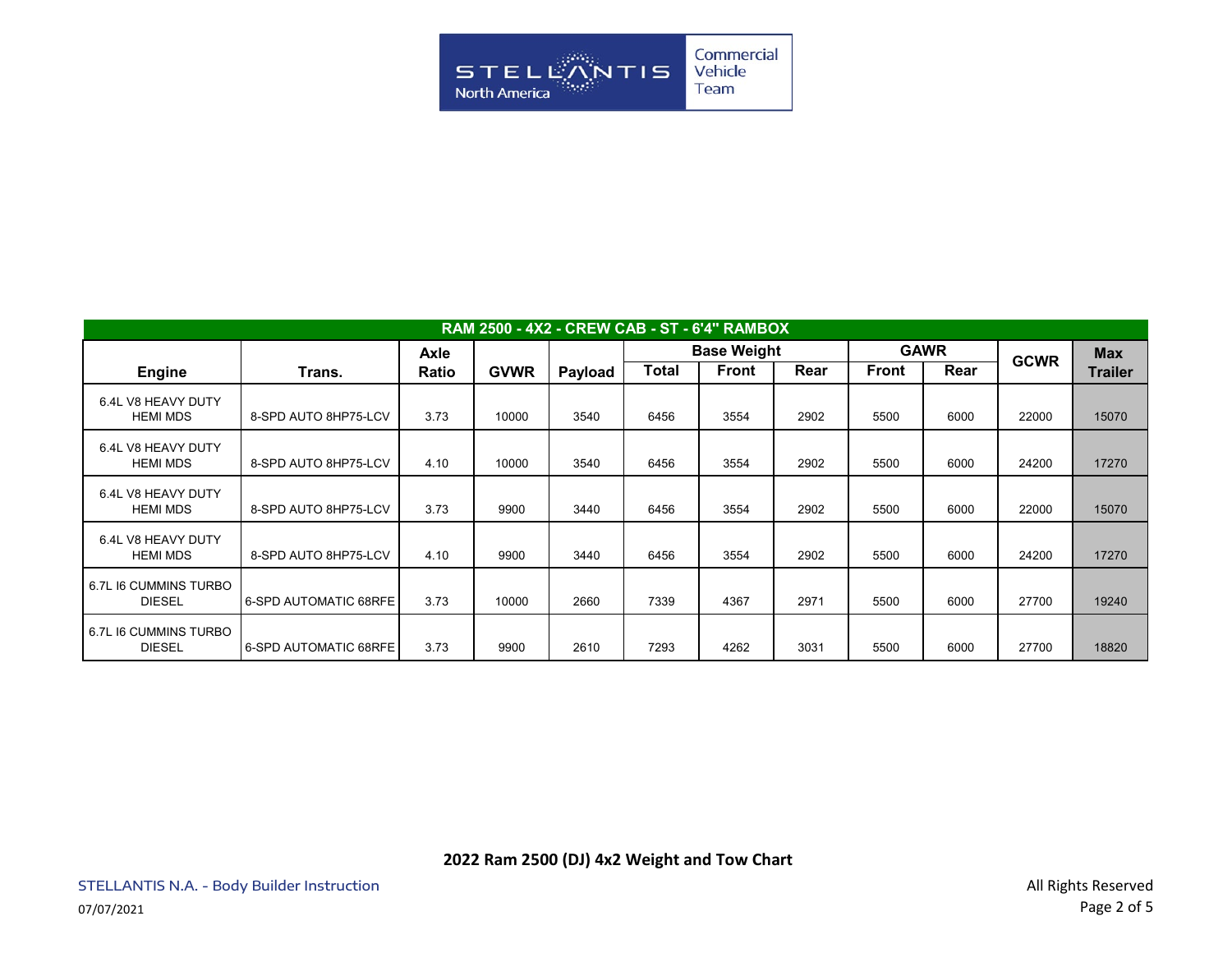

| RAM 2500 - 4X2 - CREW CAB - ST - 6'4" STANDARD BOX |                       |              |             |         |                    |              |      |              |      |             |                |
|----------------------------------------------------|-----------------------|--------------|-------------|---------|--------------------|--------------|------|--------------|------|-------------|----------------|
|                                                    |                       | <b>Axle</b>  |             |         | <b>Base Weight</b> |              |      | <b>GAWR</b>  |      | <b>GCWR</b> | <b>Max</b>     |
| <b>Engine</b>                                      | Trans.                | <b>Ratio</b> | <b>GVWR</b> | Payload | Total              | <b>Front</b> | Rear | <b>Front</b> | Rear |             | <b>Trailer</b> |
| 6.4L V8 HEAVY DUTY<br><b>HEMI MDS</b>              | 8-SPD AUTO 8HP75-LCV  | 3.73         | 10000       | 3660    | 6339               | 3560         | 2779 | 5500         | 6000 | 22000       | 15190          |
| 6.4L V8 HEAVY DUTY<br><b>HEMI MDS</b>              | 8-SPD AUTO 8HP75-LCV  | 4.10         | 10000       | 3660    | 6339               | 3560         | 2779 | 5500         | 6000 | 24200       | 17390          |
| 6.4L V8 HEAVY DUTY<br><b>HEMI MDS</b>              | 8-SPD AUTO 8HP75-LCV  | 3.73         | 9900        | 3560    | 6343               | 3559         | 2783 | 5500         | 6000 | 22000       | 15190          |
| 6.4L V8 HEAVY DUTY<br><b>HEMI MDS</b>              | 8-SPD AUTO 8HP75-LCV  | 4.10         | 9900        | 3560    | 6343               | 3559         | 2783 | 5500         | 6000 | 24200       | 17390          |
| 6.7L I6 CUMMINS TURBO<br><b>DIESEL</b>             | 6-SPD AUTOMATIC 68RFE | 3.73         | 10000       | 2770    | 7229               | 4396         | 2832 | 5500         | 6000 | 27700       | 20000          |
| 6.7L I6 CUMMINS TURBO<br><b>DIESEL</b>             | 6-SPD AUTOMATIC 68RFE | 3.73         | 9900        | 2680    | 7223               | 4386         | 2836 | 5500         | 6000 | 27700       | 20000          |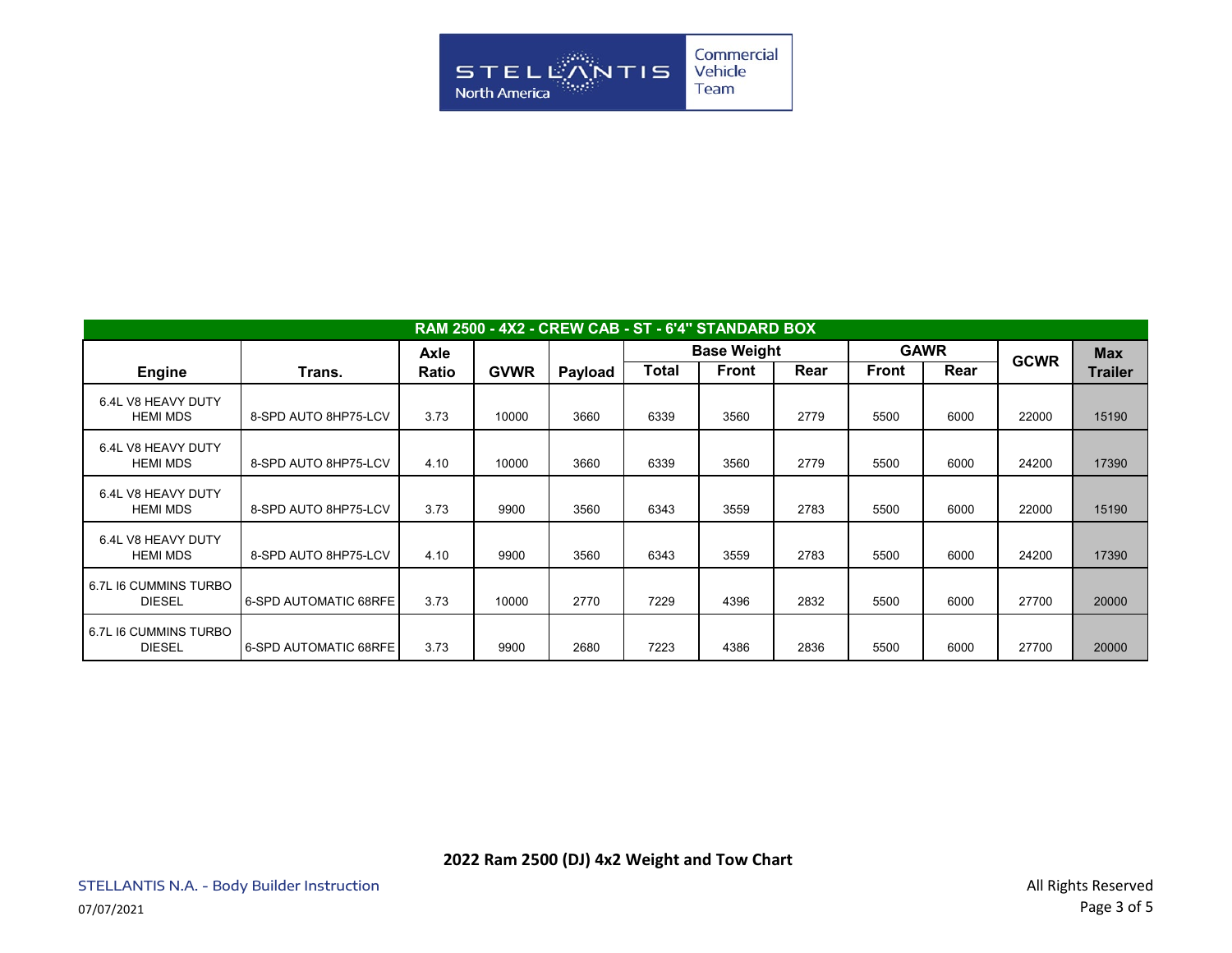

| RAM 2500 - 4X2 - CREW CAB - ST - 8' BOX |                       |             |             |         |                    |       |      |              |      |             |                |
|-----------------------------------------|-----------------------|-------------|-------------|---------|--------------------|-------|------|--------------|------|-------------|----------------|
|                                         |                       | <b>Axle</b> |             |         | <b>Base Weight</b> |       |      | <b>GAWR</b>  |      | <b>GCWR</b> | <b>Max</b>     |
| <b>Engine</b>                           | Trans.                | Ratio       | <b>GVWR</b> | Payload | <b>Total</b>       | Front | Rear | <b>Front</b> | Rear |             | <b>Trailer</b> |
| 6.4L V8 HEAVY DUTY<br><b>HEMI MDS</b>   | 8-SPD AUTO 8HP75-LCV  | 3.73        | 10000       | 3530    | 6470               | 3684  | 2785 | 5500         | 6000 | 22000       | 15060          |
| 6.4L V8 HEAVY DUTY<br><b>HEMI MDS</b>   | 8-SPD AUTO 8HP75-LCV  | 4.10        | 10000       | 3530    | 6470               | 3684  | 2785 | 5500         | 6000 | 24200       | 17260          |
| 6.4L V8 HEAVY DUTY<br><b>HEMI MDS</b>   | 8-SPD AUTO 8HP75-LCV  | 3.73        | 9900        | 3420    | 6477               | 3688  | 2789 | 5500         | 6000 | 22000       | 15050          |
| 6.4L V8 HEAVY DUTY<br><b>HEMI MDS</b>   | 8-SPD AUTO 8HP75-LCV  | 4.10        | 9900        | 3420    | 6477               | 3688  | 2789 | 5500         | 6000 | 24200       | 17250          |
| 6.7L I6 CUMMINS TURBO<br><b>DIESEL</b>  | 6-SPD AUTOMATIC 68RFE | 3.73        | 10000       | 2630    | 7368               | 4528  | 2840 | 5500         | 6000 | 27840       | 20000          |
| 6.7L I6 CUMMINS TURBO<br><b>DIESEL</b>  | 6-SPD AUTOMATIC 68RFE | 3.73        | 9900        | 2520    | 7377               | 4534  | 2843 | 5500         | 6000 | 27840       | 19990          |